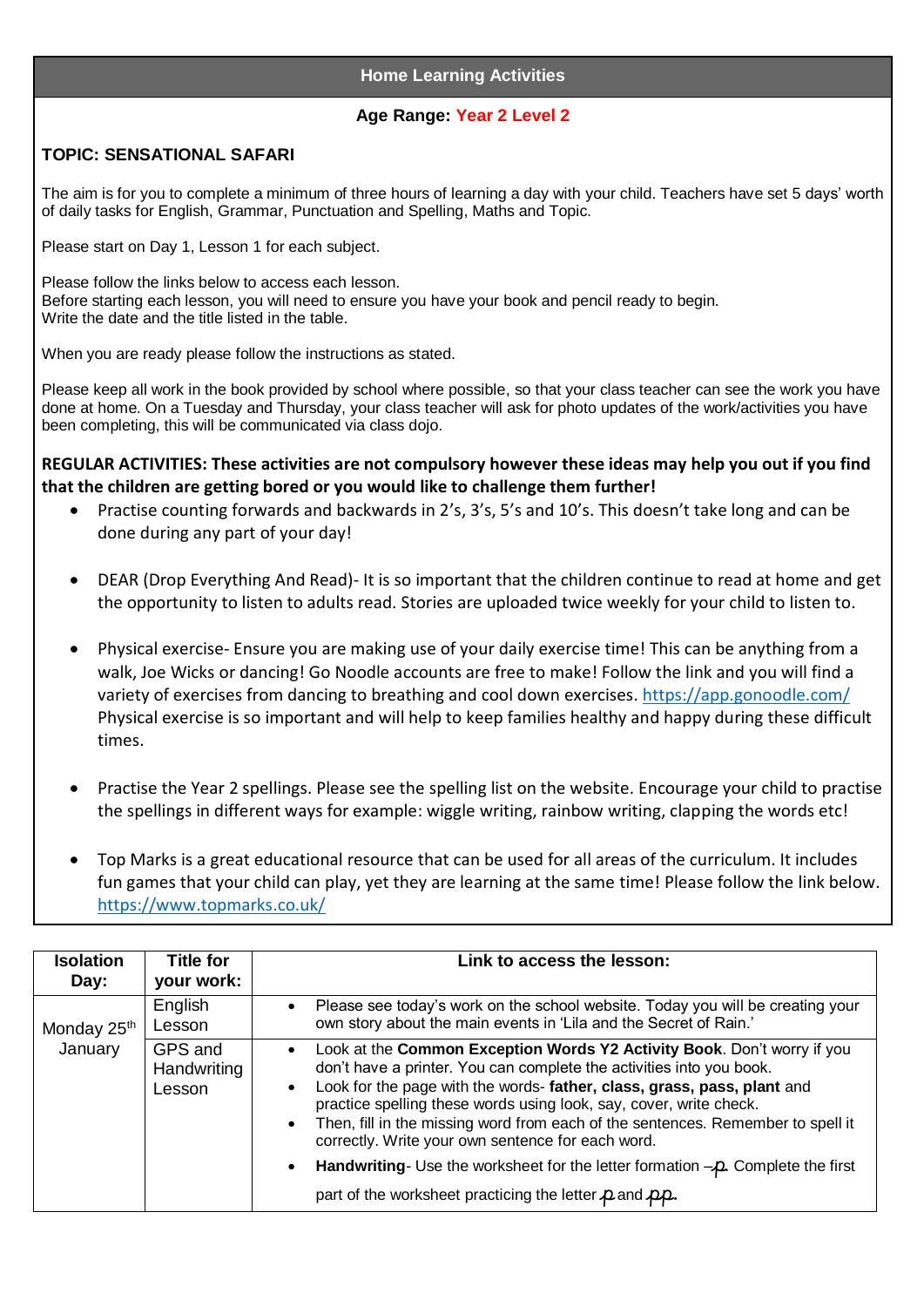|                                      | <b>Maths</b><br>Lesson           | Watch the video about fact families- addition and subtraction bonds to 20 and<br>complete the worksheet into the book provided. https://vimeo.com/461736938                                                                                                                                                                                                                                                                                                                 |
|--------------------------------------|----------------------------------|-----------------------------------------------------------------------------------------------------------------------------------------------------------------------------------------------------------------------------------------------------------------------------------------------------------------------------------------------------------------------------------------------------------------------------------------------------------------------------|
|                                      | Topic<br>Lesson-<br>Geography    | Use the PowerPoint Slides about Amazing Aerial Views to learn about features<br>$\bullet$<br>we can see in aerial photographs.<br>Use the Amazing Aerial Views word bank to help you and look at the aerial<br>photograph. Label the features you can see.                                                                                                                                                                                                                  |
|                                      |                                  |                                                                                                                                                                                                                                                                                                                                                                                                                                                                             |
| Tuesday<br>26 <sup>th</sup> January  | English<br>Lesson                | Please see today's work on the school website. Today you will be looking at a<br>$\bullet$<br>model text (a good example) of a short story and pic out the features that you<br>find.                                                                                                                                                                                                                                                                                       |
|                                      | GPS and<br>Handwriting<br>Lesson | Look at the Common Exception Words Y2 Activity Book. Don't worry if you<br>$\bullet$<br>don't have a printer. You can complete the activities into you book.<br>Look for the page with the words- path, bath, hour, move, prove and practice<br>$\bullet$<br>spelling these words using look, say, cover, write check.<br>Then, fill in the missing word from each of the sentences. Remember to spell it<br>$\bullet$<br>correctly. Write your own sentence for each word. |
|                                      |                                  | Handwriting- Use the worksheet for the letter formation $-\rho$ . Complete the                                                                                                                                                                                                                                                                                                                                                                                              |
|                                      |                                  | second part of the worksheet practicing the letter pairs and words- $p\alpha$ , $p\mu$ ,                                                                                                                                                                                                                                                                                                                                                                                    |
|                                      |                                  | pet, pond, paid, pepper                                                                                                                                                                                                                                                                                                                                                                                                                                                     |
|                                      | <b>Maths</b><br>Lesson           | Watch the video about related facts and complete the worksheet into the book<br>$\bullet$<br>provided. https://vimeo.com/461840544                                                                                                                                                                                                                                                                                                                                          |
|                                      | Topic<br>Lesson-Art              | African Style Patterns- Use the PowerPoint slides about African Art to learn<br>$\bullet$<br>more about the different inspirations for African Art. Then have a go at creating<br>your own African Art, use the examples to help you.                                                                                                                                                                                                                                       |
|                                      |                                  |                                                                                                                                                                                                                                                                                                                                                                                                                                                                             |
| Wednesday                            | English<br>Lesson                | Please see today's work on the school website. Today you will be planning your<br>$\bullet$<br>short story based on 'Lila and the Secret of Rain.'                                                                                                                                                                                                                                                                                                                          |
| 27 <sup>th</sup> January             | GPS and<br>Handwriting<br>Lesson | Look at the Common Exception Words Y2 Activity Book. Don't worry if you<br>$\bullet$<br>don't have a printer. You can complete the activities into you book.<br>Look for the page with the words- improve, sure, sugar, eye, could and<br>practice spelling these words using look, say, cover, write check.<br>Then, fill in the missing word from each of the sentences. Remember to spell it<br>correctly. Write your own sentence for each word.                        |
|                                      |                                  | Handwriting- Use the worksheet for the letter formation $-\Delta$ . Complete the first                                                                                                                                                                                                                                                                                                                                                                                      |
|                                      |                                  | part of the worksheet practicing the letter $\Delta$ and $\Delta\Delta$ .                                                                                                                                                                                                                                                                                                                                                                                                   |
|                                      | Maths<br>Lesson                  | Watch the video about bonds to 100 (tens) and complete the worksheet into the<br>$\bullet$<br>book provided. https://vimeo.com/463016488                                                                                                                                                                                                                                                                                                                                    |
|                                      | Topic<br>Lesson-<br><b>Music</b> | In music, we are going to be learning all about 'Rhythm and Pulse. Please follow<br>$\bullet$<br>both links below to find out more!                                                                                                                                                                                                                                                                                                                                         |
|                                      |                                  | https://classroom.thenational.academy/lessons/rhythm-and-pulse-c4tker<br>1.<br>2. https://classroom.thenational.academy/lessons/rhythms-6rtp6c<br>Use the PowerPoint slides to learn more and to create your own Rhythms using<br>your hands and feet!                                                                                                                                                                                                                      |
|                                      |                                  |                                                                                                                                                                                                                                                                                                                                                                                                                                                                             |
| Thursday<br>28 <sup>th</sup> January | English<br>Lesson                | Please see today's work on the school website. Today you will be writing the<br>first part of your story.                                                                                                                                                                                                                                                                                                                                                                   |
|                                      | GPS and<br>Handwriting<br>Lesson | Look at the Common Exception Words Y2 Activity Book. Don't worry if you<br>$\bullet$<br>don't have a printer. You can complete the activities into you book.<br>Look for the page with the words- would, who, whole, any, should and<br>practice spelling these words using look, say, cover, write check.<br>Then, fill in the missing word from each of the sentences. Remember to spell it<br>correctly. Write your own sentence for each word.                          |